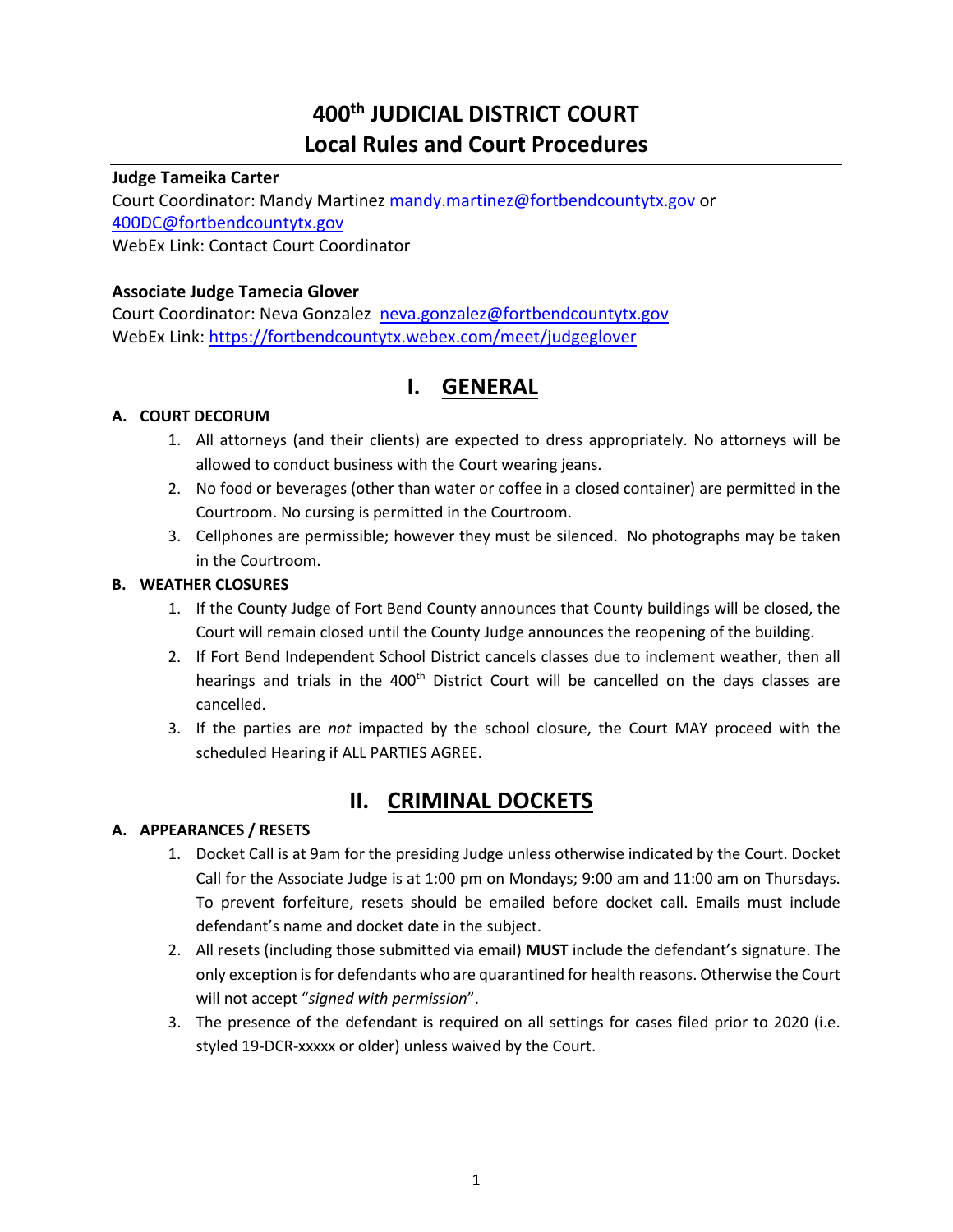- 4. Cases file in 2020 (i.e. styled 20-DCR-xxxxx) may be permitted to appear virtually. The Court Coordinator will notify you if the appearance will be via WebEX or in person. Unless otherwise indicated by the Court, Attorneys may always appear in-person.
- 5. The defendant's appearance is waived for cases filed during the current year, (i.e. styled 21- DCR-xxxxx) if they are in compliance with all conditions of bond, unless otherwise indicated by the Court.
- 6. In-Custody Defendants: Until further notice, all inmates will appear via WebEX. Inmates may be brought over in limited situations for disposition settings with 24 hours prior notice to the Court.

# **B. PLEAS**

- 1. The defendant must appear in person for all bond pleas. Defendants in jail will plea via WebEx, or in limited circumstances, in-person with 24 hours' notice to the Court coordinator. The Attorney may appear in person or virtually.
- 2. Plea/disposition paperwork must be signed and filed before docket for all pleas.
- 3. Request for Interpreter: For a Spanish language interpreter, the Court requires 48 hours' notice. For any other language, including sign language, please give the Court at least a weeks' notice.

# **C. COURT SETTINGS**

- 1. For all retained attorneys, a written letter of representation must be on file.
- 2. Two announcement settings are allowed with the Associate Judge before a case will be transferred to the presiding Judge. Any exceptions are to be approved by the Associate Judge or Presiding Judge. Jail cases will be placed on an expedited track and will be given priority on the Jury Trial Calendar.
- 3. The defendant must appear in person for a bond violation hearing, unless prior approval is received from the Court.
- 4. Bond forfeitures are called at the end of the morning and afternoon dockets and are set aside at the discretion of the Court.
- 5. The Court requires a waiver be signed prior to getting a TBC setting.
- 6. All revocations must be set for disposition on or before the 60th day after being appointed or retained. No setting on a revocation may be longer than 21 days without the Judge's permission.
- 7. Bench Trials and Motions to Revoke or Adjudicate are set anytime during a nonjury week.
- 8. Competency hearings are held during any week, as needed.
- 9. Agreed matters may go to the Associate Judge when the Court is otherwise in session.

## **D. COURT APPOINTMENTS**

- 1. The Court uses the rotating wheel and the Public Defender's Office at this time. Attorneys will be notified by email by the Indigent Defense Office.
- 2. Attorney Expense Claim Forms: If the defendant has multiple open cases which are disposed of at the same time, ALL CASES shall be reported on a single Attorney Expense Claim Form, (i.e. you may not bill twice for the same Court setting, jail visit, etc. even if the defendant has multiple cases).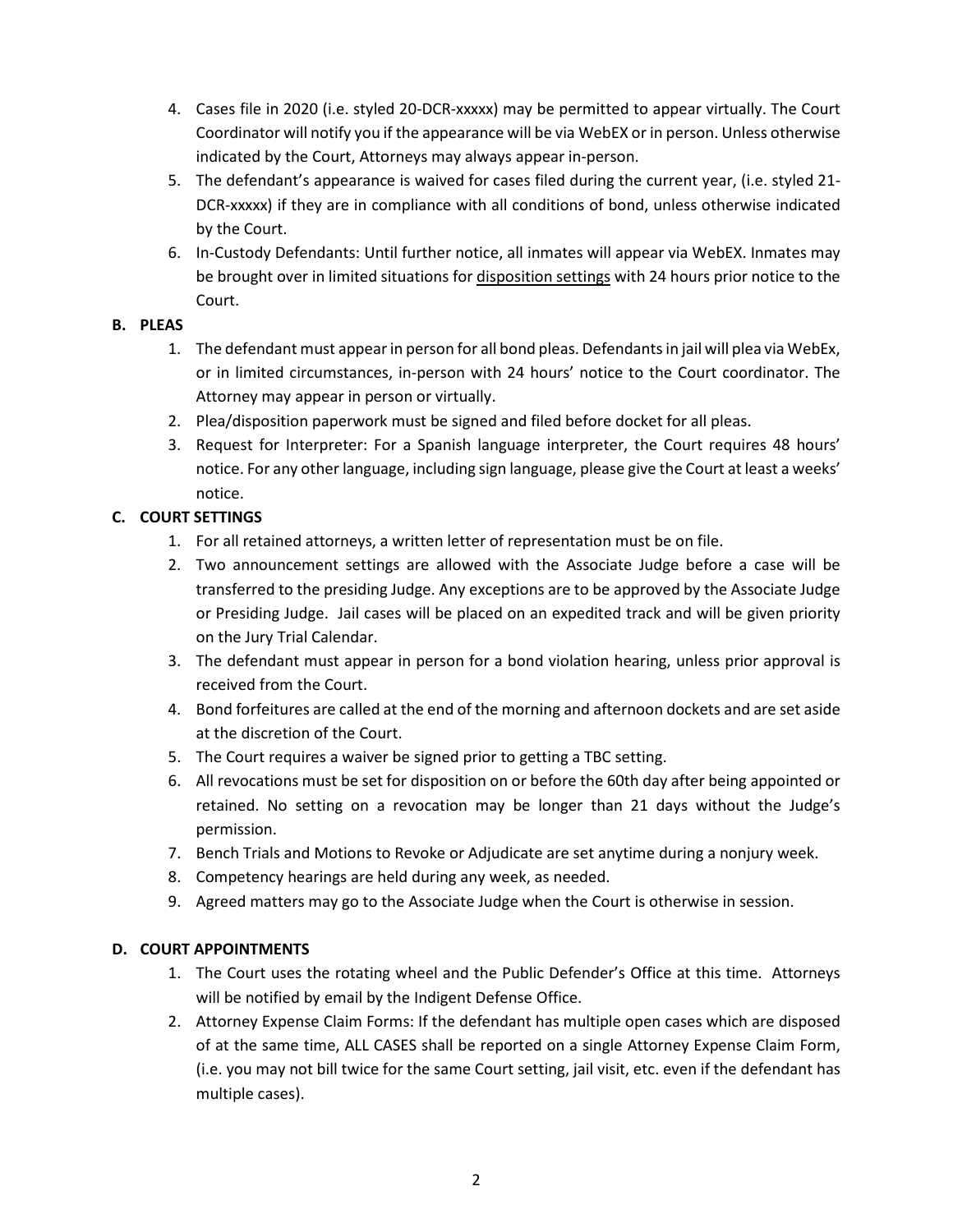# **III. CRIMINAL TRIALS**

# **A. GENERAL**

- 1. Pre-trial matters are to be scheduled and heard before the trial date. Every trial will receive a pre-trial setting 1-2 weeks before trial.
- 2. At the final pre-trial setting, both sides will announce whether they are ready for trial and the defendant will accept or reject the State's plea bargain offer (if any) on the record. The Court is not inclined to accept the same (rejected) plea-bargain offer after this final pre-trial setting.
- 3. On Jury Trial or Bench Trial settings, the Defendant and Attorney must appear and announce ready for trial by 9am on the day of trial.
- 4. Case order is set in advance by the Court after consultation with the parties with priority being given to jail cases.
- 5. Motions for continuance must be in writing and be presented in advance of the trial setting.
- 6. The Court will rarely accept Plea Bargains on the morning of a Jury Trial.

### **B. JURY TRIALS**

- 1. Voir dire begins as soon as the jury arrives. Pleas on the day of trial in most cases will NOT be accepted. Testimony will begin the next day. The Court begins trial typically at 9am and ends at 4:30pm with an hour break for lunch.
- 2. The Court typically allows 30 45 minutes per side for voir dire. After the general voir dire, individual jurors may be questioned at the bench, only if necessary, to assist the Court in deciding a for-cause challenge.
- 3. If you are going to use a jury questionnaire, let the Court coordinator know 30 days before trial. Please work together to prepare a joint questionnaire that is as brief as possible. If there are any questions not agreed on, you need to present them to the Court by submission or oral hearing PRIOR to the docket call.
- 4. Stand each time the jury enters or exits the Courtroom.
- 5. Please stand when addressing the Court. The Court may instruct you to remain seated in a hearing in which there will be a lot of back and forth discussion amongst the Court and counsel. Please sit when questioning a witness. Ask to approach the witness the first time and then you may approach freely.
- 6. Line up your witnesses in order to avoid delay. Advise the Court if there are witness timing issues so that witnesses may be taken out of order, if necessary, or allowed to be on call so they don't have to wait a lengthy period to testify. Parties should be prepared to allow witnesses to testify out of order and be generous toward each other in this regard.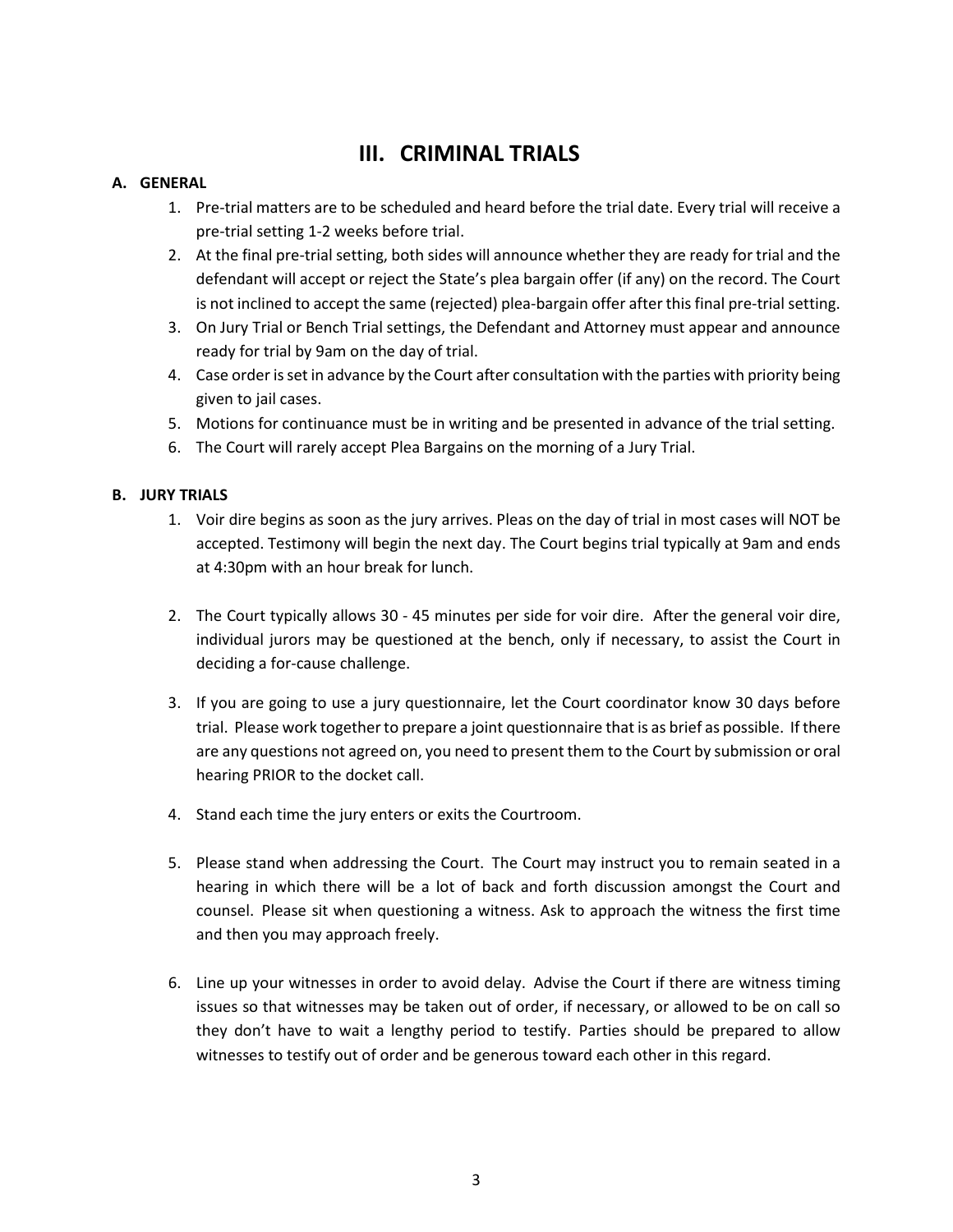- 7. Identify yourself to the Judge and the Court Reporter before a hearing begins. Provide a business card with your name, correct address, phone number, fax number and e-mail address. Also include party representation.
- 8. Accurate exhibit lists should be furnished to The Court and to the Court Reporter. Exhibits are to be marked with exhibit stickers. Use only numbers when marking exhibits instead of letters. Parties may provide their own exhibit stickers. Exhibits with multiple pages should be stapled, bound and/or assembled so that they may be accurately preserved.
- 9. Redactions should be made prior to the exhibit being offered. Exhibits redacted after the exhibit is admitted (subject to redaction or without initial objection) are to be marked as an "A" exhibit and the original, unredacted exhibit is kept by the Court Reporter for the record. Once an exhibit is offered (even if not admitted), it must be tendered to the Court Reporter.
- 10. Once an exhibit number has been assigned, the same exhibit number may not be used for another exhibit, even if the original exhibit is withdrawn or not used in the hearing or trial.
- 11. Arrangements for acquiring testimony after a hearing or during a trial may be made directly with the Court Reporter.

# **IV. CIVIL DOCKETS**

## **A. AGREED AND UNOPPOSED MOTIONS**

- 1. Agreed or unopposed motions do not have to be placed on the Court's oral hearing or submission docket. All unopposed or agreed motions should be titled as such. These motions are expeditiously presented to The Court without the necessity of a hearing (this includes unopposed motions for continuance).
- 2. ALL continuance or reset motions (whether agreed, unopposed or opposed) MUST state what number continuance motion is being filed (i.e. "Plaintiff's First" or "Defendant's Second" or "Third Agreed Motion," etc.).
- **3.** Agreed motions and orders should contain signature blocks for all parties who are agreed to the relief requested and should state "AGREED AS TO SUBSTANCE AND FORM AND ENTRY REQUESTED" above the signature block.

## B. **COURT REQUESTS**

1. In certain situations, the Court will ask you to supplement your unopposed motion, request for default judgment, or expedited foreclosure with additional evidence. Please feel free contact the Court to confirm whether the additional evidence has been brought to the Court's attention.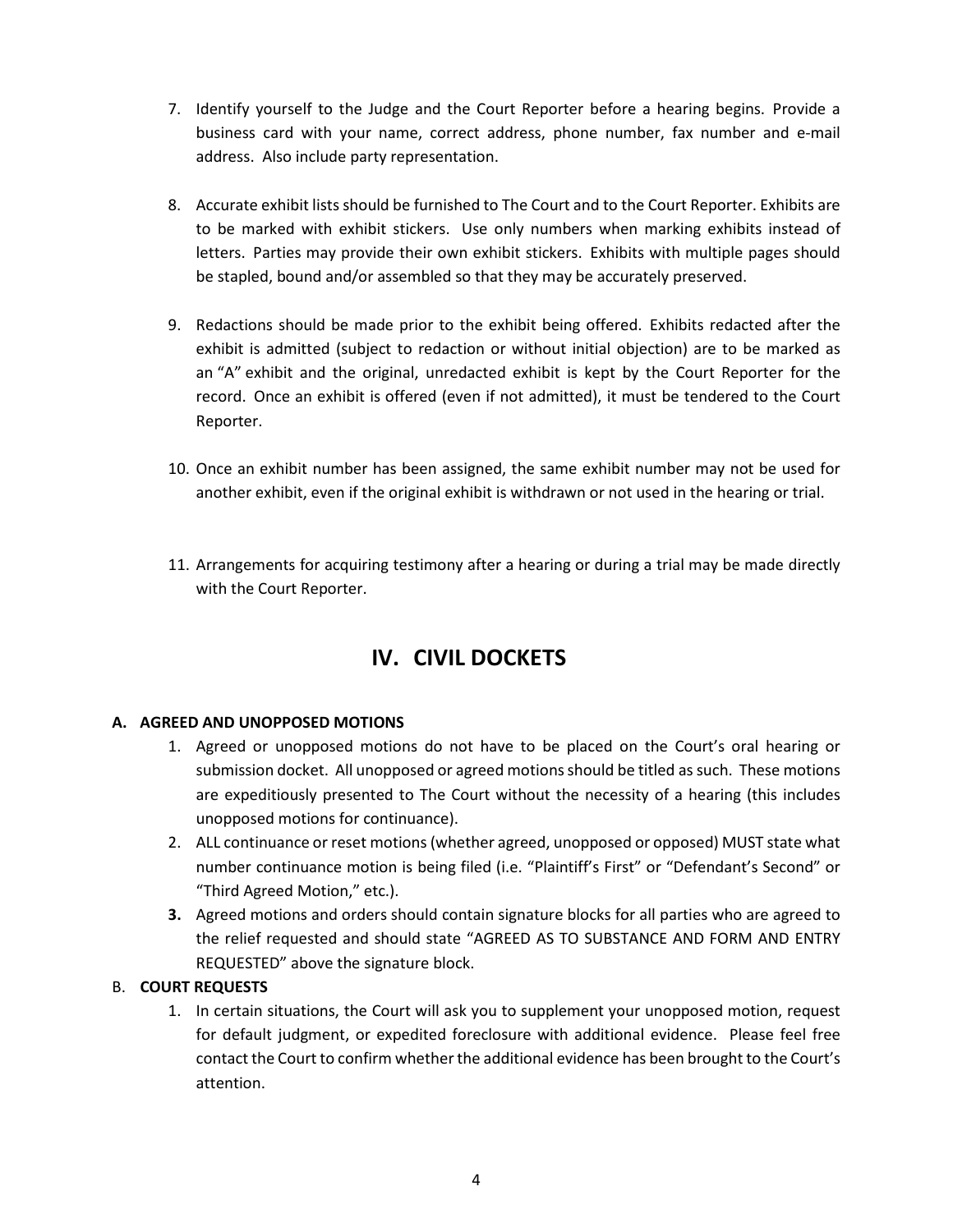#### **C. CERTIFICATES OF CONFERENCE**

- 1. The Court requires complete compliance with Texas Rules of Civil Procedure 191.2 and our local rules.
- 2. Motions must have certificates of conference. All certificates of conference must be explicit as to the party's efforts to resolve the motion with all other parties/counsel prior to filing. If a party was unable to reach the other side prior to filing the motion, the certificate should state the efforts to communicate with that party and should always be supplemented as soon as possible after the parties have conferred. If the Court does not see a supplemented certificate in such circumstances, please expect a call asking for one. Please note the following:
	- a. Sending a copy of a motion, without more, is not a conference.
	- b. Sending an e-mail or leaving a telephone message, without more, is not a conference.
	- c. If opposing counsel refuses to return numerous phone calls or other messages, outline your efforts to confer in your certificate of conference.

#### **D. DISCOVERY MOTIONS**

- 1. Always consult opposing counsel (preferably the lead attorney) before filing any motion related to discovery. Include an explicit certificate of conference as described above in the section of these procedures titled "Certificates of Conference." Be sure to submit the discovery response(s) at issue as sub-documents when e-filing, or state verbatim the request and answer in the body of your motion.
- 2. Proposed orders should list each discovery issue separately so that the Court may sign a specific order granting or denying the requested relief.

## **E. ORAL HEARINGS**

- *1.* Civil hearings may be held by WebEx if all parties agree to appear virtually. The Court will not conduct hybrid hearings, so if all parties do not agree to virtual, please expect to appear in person. *(Note: Judge Carter is conducting all Civil Hearings without witness testimony virtually until further notice.)*
- 2. It is the movant's responsibility to provide proper written notice of the hearing to the Court and to all parties. It is also the movant's responsibility to timely advise opposing counsel if he/she is passing the hearing. The Court coordinator will remove from the docket motions that do not timely comply with this policy and will notify the requesting party of same.
- 3. PLEASE NOTE: Any matter that has been set by the parties for an oral hearing on a date later than the deadline in the DOCKET CONTROL ORDER will not be considered by the Court without a motion for leave explaining sufficient cause for the late filing. The Court will NOT consider substantial and potentially dispositive (or outcome determinative) motions on the eve of trial or the morning of trial. Late filing of motions will rarely be a sufficient basis for a continuance.
- 4. The Court encourages you to file responses, replies and objections at the earliest possible moment so that the Court can review them and promptly rule. Objections to summary judgment evidence filed on the morning of the hearing will not be considered.
- 5. Responses that are filed after the response deadline provided for in the rules MUST be accompanied by a separate motion for leave to late file the response with a proposed order.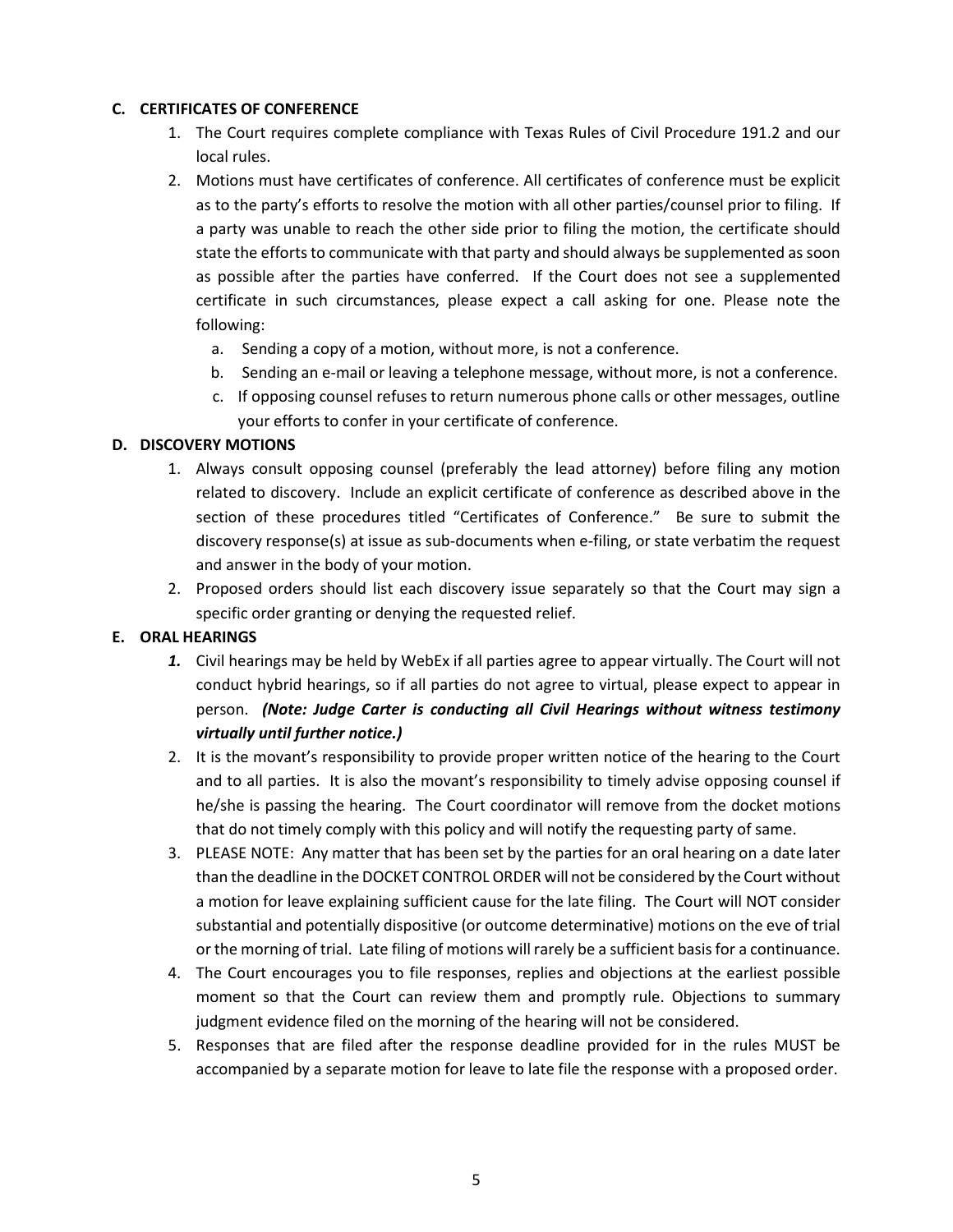6. Any replies that are filed after Friday at NOON for a Monday oral hearing are NOT LIKELY to be considered by the Court.

# **F. EMERGENCY HEARINGS**

- 1. If the need for an emergency hearing arises, parties must first consult with each other about the matter and if both sides agree to an emergency hearing, contact the Court coordinator to set up a video conference with The Court.
- 2. If, after conferring, only one party thinks it is an emergency, the party requesting the hearing must file a motion for emergency hearing.
- 3. If an emergency hearing is granted, the movant is responsible for providing proper notice of the hearing to all parties.

# **G. SUBMISSION DOCKET**

- 1. Submission docket is on Wednesday at 8:00 AM after 10 days' notice.
- 2. Default judgments can be set on the submission docket, unless you need to prove up unliquidated damages. Please submit the proper non-military affidavit by visiting the Defense Manpower Data Center's (DMDC) Military Verification service at [https://scra.dmdc.osd.mil](https://scra.dmdc.osd.mil/) and a Certificate of Last Known Address. Please make clear in the title of the motion and proposed judgment whether the judgment will be final (disposing of all claims and all parties) or interlocutory (partial).
- 3. Oral hearings for matters placed on the submission docket can be held, if requested, at the Court's discretion. A request for an oral hearing is not a substitute for a response nor for a motion to continue the hearing. Please clearly identify your request for an oral hearing or your request to continue the hearing by filing them separately from your response with proposed orders attached. The Court coordinator will inform you if the determines an oral hearing is appropriate.
- 4. The Court may request an oral hearing for matters placed on the submission docket. If this occurs, the Court coordinator will contact all parties with available dates.

# **H. SANCTIONS**

- 1. Sanctions will infrequently be awarded unless the opponent has violated a previous order, or the conduct is egregious.
- 2. All requests for attorney's fees as sanctions MUST be established by affidavit or live testimony as to reasonableness and necessity as well as meet other legal requirements, unless the parties agree on the record, in a filed Rule 11 Agreement, or an agreed order as to the amount.

# **I. SEVERANCES**

- 1. All motions and orders for severance must contain the following:
	- a. New case number, Court number, case type and new style name;
	- b. Reference the parties in the new suit;
	- c. List of original pleadings to be severed out and transferred to the new case;
	- d. List of pleadings to be transferred to the new case (together with a listing of the document type, activity date for the document, number of pages and image number);
	- e. Indicate attorney name, address and bar number to whom costs for the severance are to be assessed; and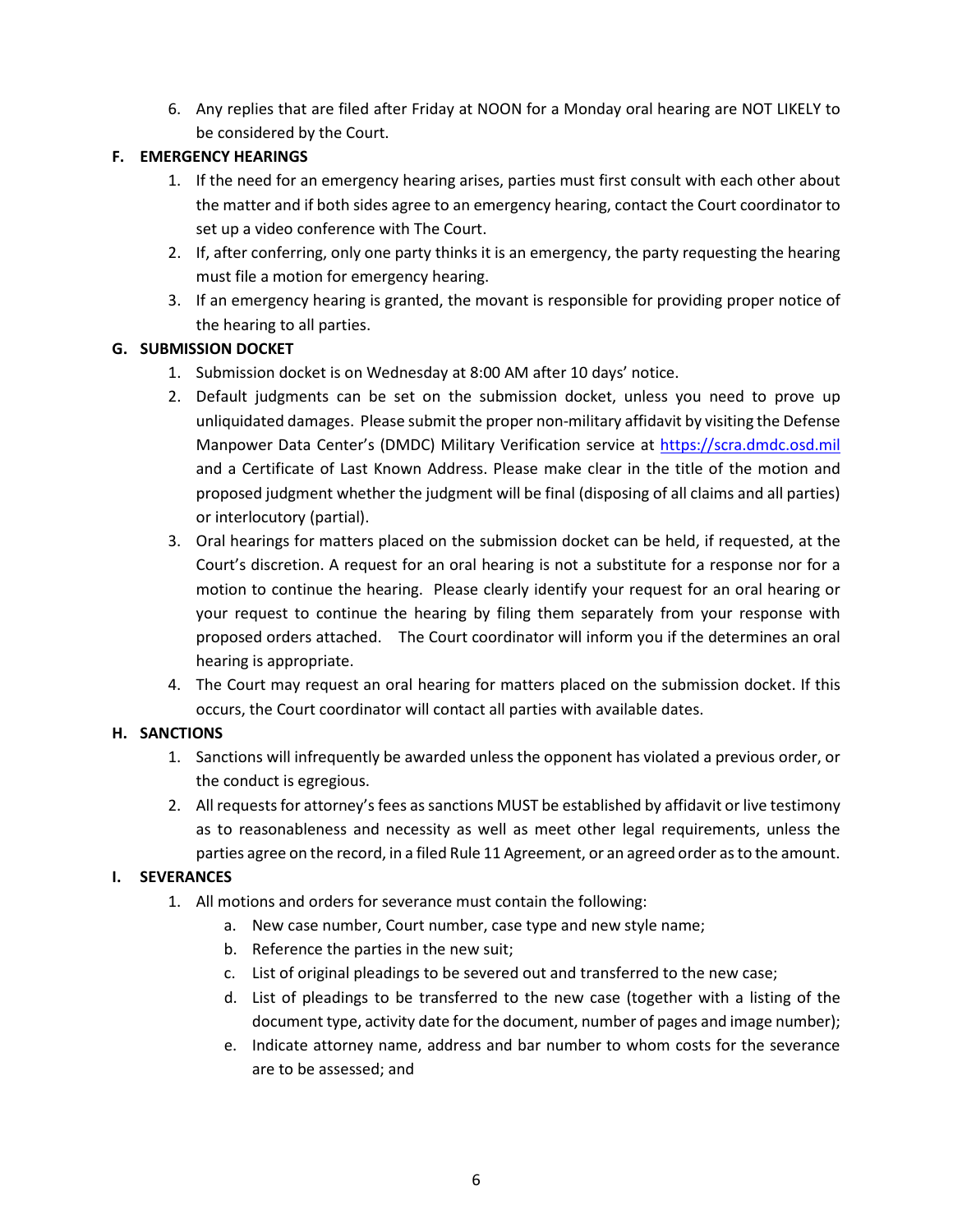- f. Indicate the severance case's status, and whether the new case file is interlocutory (not a final appealable matter) or whether severance will cause the newly severed matter to be final and appealable upon severance. As an example, if a plaintiff obtains a summary judgment as to one of multiple defendants, and severs the disposed claims against that defendant into a new cause, that severance order will start the appellate timelines because all claims in the new cause will be resolved as to all claims and all parties. This should be expressly stated in the motion for severance.
- 2. Parties may consider, in the proper case, a request for abatement of a cause of action, or separate trials within one lawsuit, as this may be a more appropriate, and less expensive and cumbersome alternative.

#### **J. SPECIAL EXCEPTIONS**

- 1. Please explicitly identify by page and paragraph the pleading or portion thereof to which you are specially excepting (unless the special exception is only to the maximum amount of damages sought pursuant to Texas Rules of Civil Procedure 47).
- 2. Parties are encouraged to restate verbatim the paragraph(s) to which your special exceptions apply in the proposed order and provide blanks in which the Court may check "sustained" or "overruled" as to each separate matter to which the movant is specially excepting.

## **K. SUBSTITUTE SERVICE (RULE 106)**

- 1. All motions for substituted service under Rule 106 must be accompanied by an affidavit that includes the following information:
	- a. Efforts taken to verify that defendant actually lives or works at the subject address;
	- b. Each attempt at service, with date(s) and time(s). Evidence must indicate attempted service within 3 months of filling the motion.
	- c. Identity of persons who were present at the subject address and what was said; and
	- d. A printout of a public record or Public Data.com or similar online database confirming that the person to be served actually resides at the address at which service is being attempted. This can also include a statement identifying license plates of cars in the driveway and attaching a printout of license plates registered to the person to be served. Statements by neighbors or by people residing in the abode must include the full name of the person and a description. The Court requires some assurance that the person resides at that address.

## **L. VOLUNTARY NON-SUITS/DISMISSALS**

- 1. All non-suits and voluntary dismissals should be titled as interlocutory or final. Interlocutory orders should expressly list which parties and claims are being dismissed and which remain (if any).
- 2. Final orders MUST state that the order disposes of all claims and all parties and is intended to be a final, appealable order.
- 3. Motions and notices of non-suit as well as orders of non-suit should expressly state that they are being filed pursuant to Rule 162 of the Texas Rules of Civil Procedure. These motions are immediately presented to The Court without the necessity of submission or oral hearing.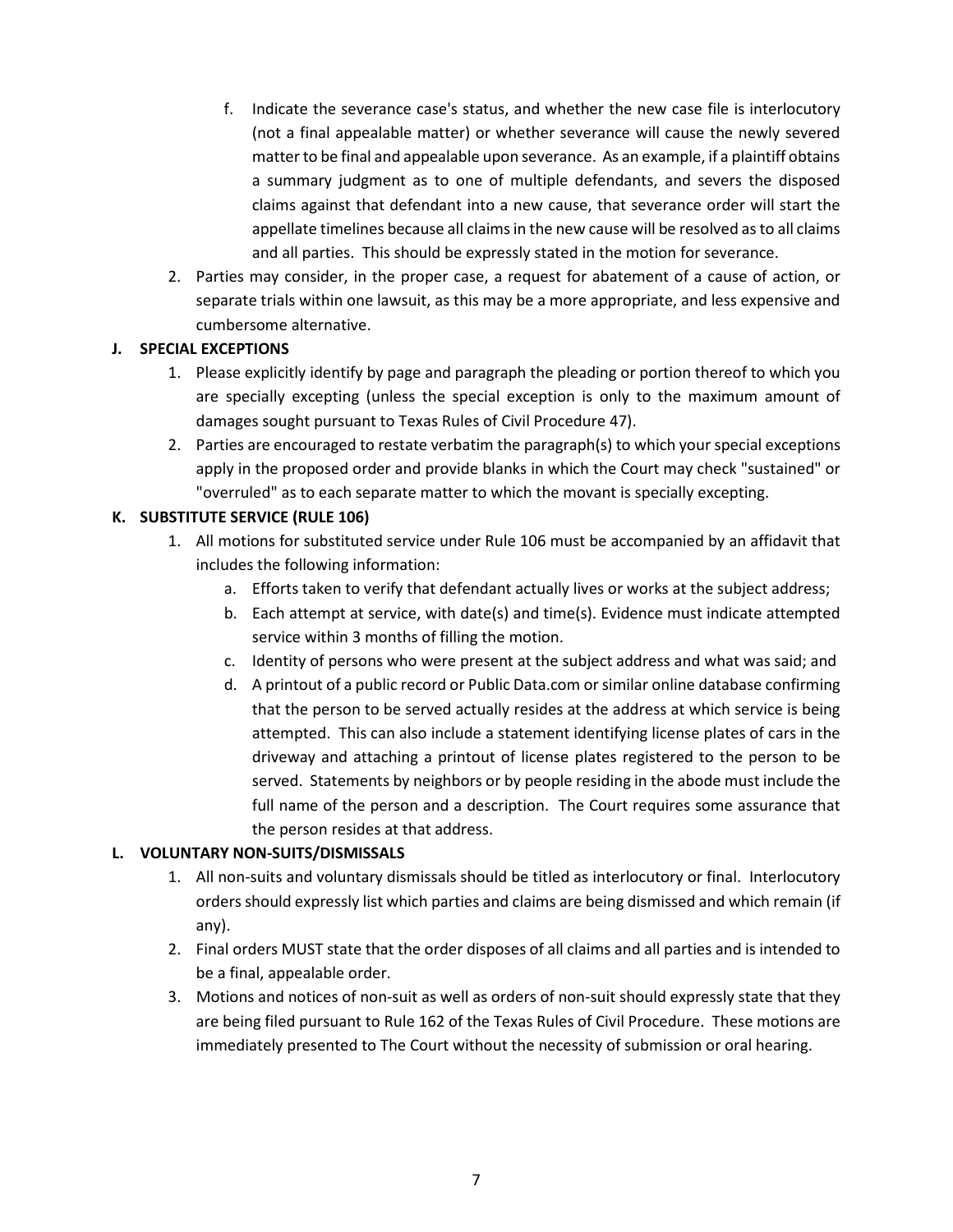#### **M. NONSUITS INVOLVING MINORS**

1. In non-suits and dismissals involving minors, parties must disclose to the Court whether the minor is receiving a settlement so the Court can determine whether a guardian ad litem should be appointed. The Court will not appoint a guardian ad litem where none is warranted by Texas Rules of Civil Procedure 173, however it is important that this information is furnished to the Court for proper consideration. Nonsuits and dismissals filed without providing this information will not be granted.

## **N. WITHDRAWAL AS ATTORNEY OF RECORD**

- 1. All motions and proposed orders to withdraw as attorney of record must contain the following:
	- a. An indication that the motion to withdraw and notice of the hearing or notice of submission was provided to the client, including evidence of mailing the motion to the client;
	- b. An indication of whether the client consents to the motion;
	- c. The last known mailing address, phone and fax number of client; and
	- d. Notice to client that client has the right to appear at the hearing to object to the motion or file a response prior to the submission of the motion
- 2. Please make reasonable efforts to find substitute counsel in the appropriate case so that the client's interests are protected.
- 3. These motions DO require a certificate of conference, as opposing counsel has a right to be heard on these motions.

### **O. AD LITEMS**

- 1. The Court maintains a list of all attorneys who are qualified to serve as Attorney Ad Litem or Guardian Ad Litem in civil cases.
- 2. An attorney who desires to be appointed shall apply with the Court via the application on the Court's website and forward their application and resume with the required evidence of qualifications to the Court coordinator. Fluency in languages other than English, should also be listed.
- 3. Applications must indicate that the attorney satisfies the following qualifications:
	- a. Be licensed by and in good standing with the State Bar of Texas for at least one (1) year preceding the initial application.
		- i. An attorney who has received public reprimand is disqualified from inclusion on the list for one (1) year following the reprimand.
		- ii. An attorney who received a suspension or disbarment is disqualified from inclusion on the list for one (1) year following reinstatement in good standing by the State Bar.
	- b. Exhibit proficiency and a commitment to providing quality representation to clients on civil cases;
	- c. Demonstrate professionalism and reliability when providing representation to clients in civil cases;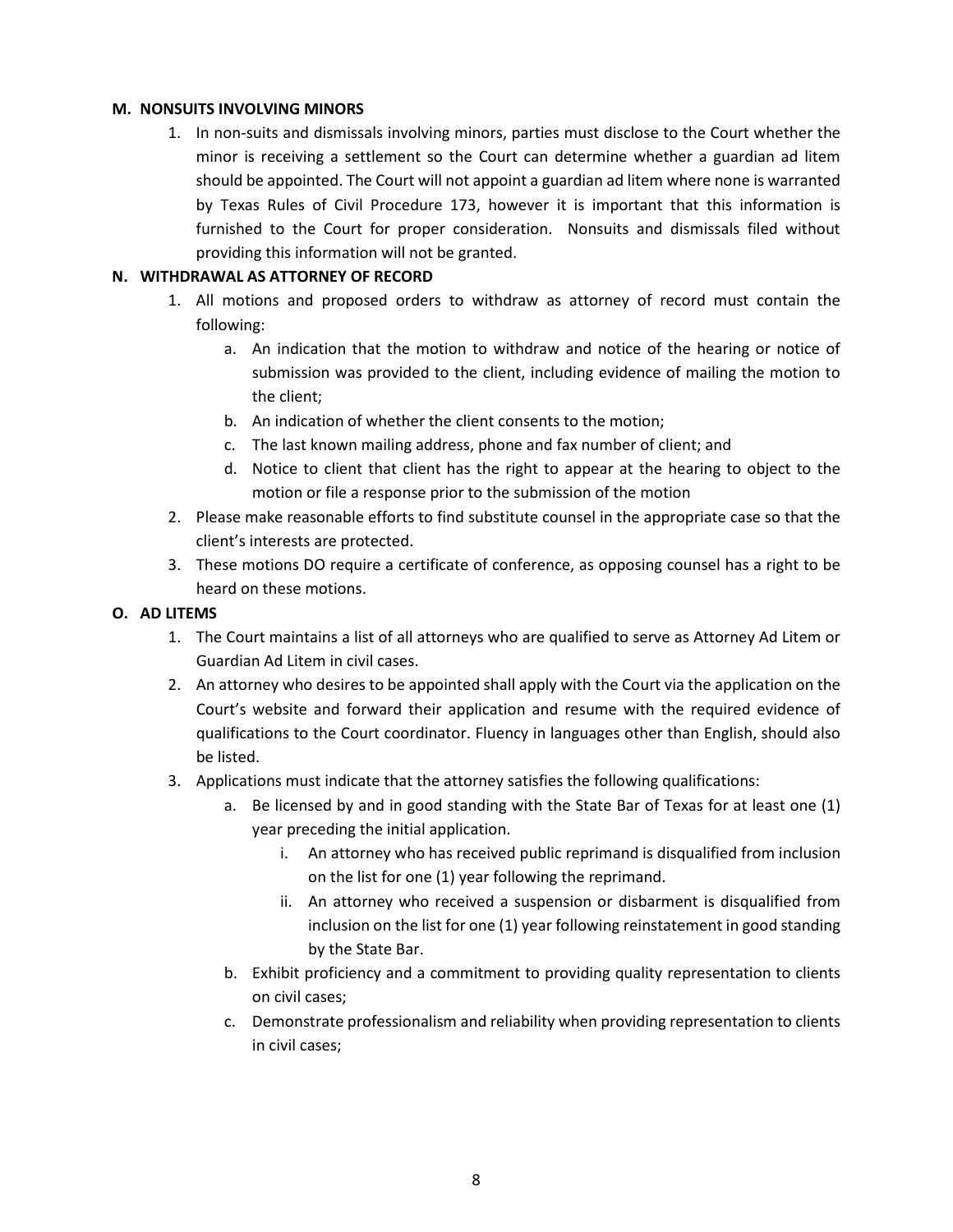- d. Complete an Attorney Ad Litem or Guardian Ad Litem Continuing Legal Education program no more than two (2) years prior to the initial application. Thereafter, attend CLE once every four years.
- 4. An attorney may be removed from the list if he or she fails to perform the duties as an Attorney Ad Litem or fails to satisfy the requirements herein.
- 5. An attorney on the list is responsible for notifying the Court when he or she no longer meets the requirements herein.
- 6. Inclusion on the list does not constitute an endorsement or recommendation by the Court and no attorney so listed may state or imply that they have been approved, recommended or endorsed by the 400th District Court for any reason or purpose.

## **P. MEDIATORS/ARBITRATORS**

- 1. The Court maintains a list of individuals qualified to serve as a Mediator or Arbitrator for appointment to rare cases where the parties are unable to agree on a mediator or arbitrator.
- 2. An individual who desires to be appointed shall apply with the Court via the application on the Court's website and forward their application and resume with required evidence of qualifications to the Court coordinator. . Fluency in languages other than English, should also be listed.
- 3. Individuals who desire to be included on the list must indicate that he or she has completed training pursuant to the Texas Alternative Dispute Resolution Act.
- 4. An attorney may be removed from the list if he or she fails to perform the duties as a mediator or arbitrator or fails to satisfy the requirements herein.
- 5. An attorney on the list is responsible for notifying the Court when he or she no longer meets the requirements herein.

# **V. CIVIL TRIALS**

#### **A. GENERAL**

- 1. Throughout the pendency of a case, the parties, all counsel, and their agents or representatives shall obey and comply with the Texas Rules of Civil Procedure, the Texas Disciplinary Rules of Professional Conduct, and the Texas Lawyers' Creed – A Mandate for Professionalism (as applicable).
- 2. The Court expects counsel to act professionally at all times. Violations of these procedures (or of other orders and/or instructions of the Court) are punishable by contempt. This punishment can include up to a \$500.00 fine and/or six (6) months in jail. Violations may also be subject to sanctions pursuant to Rule 215, Texas Rules of Civil Procedure, as well as other applicable authority and the inherent power of the Court

#### **B. TRIAL SETTINGS**

- 1. All cases are set for trial by the Court coordinator with input from all parties.
- 2. If you anticipate a challenge to an expert's qualifications, please schedule the hearing well in advance of trial (see discussion of *Daubert* Motions below). Please discuss scheduling of any anticipated *Daubert* motion with the Court at an earlier status conference. Parties must call the Court coordinator to get docket positions.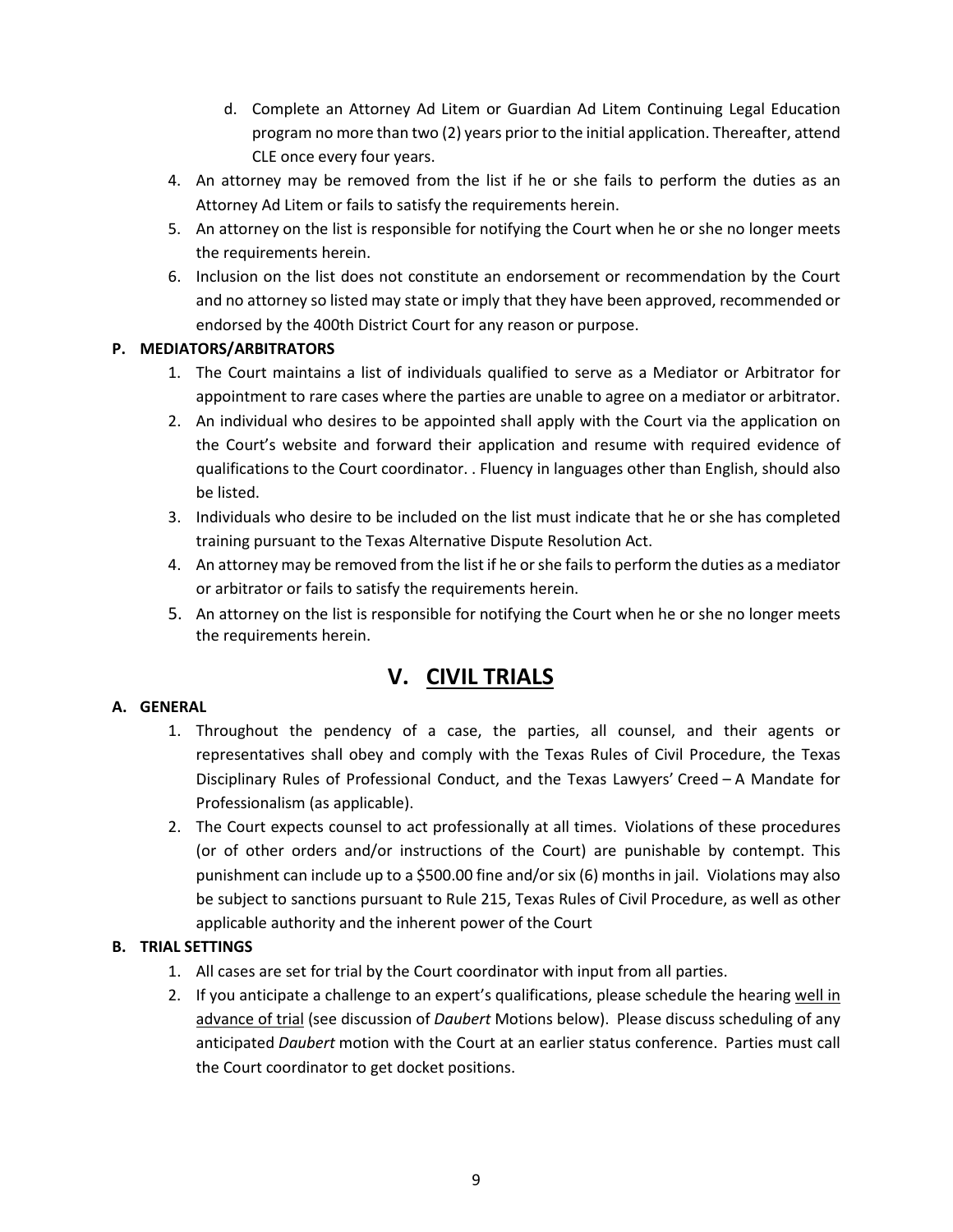### **C. MEDIATION**

- 1. The Court requires the parties to complete alternative dispute resolution prior to setting a case for trial.
- 2. If you believe that your case is not appropriate for mediation, file an objection to mediation as soon as practicable and set it on the submission docket. An agreed motion will usually be granted. The Court may set an opposed motion the Court for oral hearing or a quick video conference.

#### **D. JURY PANELS**

1. If you need a panel of more than 40 jurors, please let the Court coordinator know at least 4 weeks before trial.

#### **E. CONTINUANCES**

- 1. Continuance motions should be filed early.
- 2. Motions for trial or pretrial deadline continuances MUST to be accompanied by an appropriate affidavit, unless they are agreed.
- 3. ALL continuance or reset motions (whether agreed, unopposed or opposed) MUST state what number continuance motion is being filed (i.e. "Plaintiff's First" or "Defendant's Second" or "Third Agreed Motion," etc.).

#### **F. VOIR DIRE**

- 1. The Court typically allows 30 45 minutes per side for voir dire. After the general voir dire, individual jurors may be questioned at the bench, only if necessary, to assist the Court in deciding a for-cause challenge.
- 2. If you are going to use a jury questionnaire, let the Court coordinator know 30 days before trial. Please work together to prepare a joint questionnaire that is as brief as possible. If there are any questions not agreed on, you need to present them to The Court by submission or oral hearing PRIOR to the docket call

## **G. JURY CHARGES**

- 1. The Court requires the parties to exchange proposed jury charges, motions in limine, exhibit lists, actual exhibits, party/attorney lists, witness lists, and deposition excerpts BEFORE the docket call, which is usually conducted by the coordinator by email the Friday that is 10 days before the trial date.
	- a. Eliminate duplicate exhibits, if possible, by agreement.
	- b. Mark an 8 x 11 size exhibit for any blowup used.
	- c. Be prepared to advise the Court of exhibit numbers for which you have no objection.
	- d. Please work diligently to hone your motion in limine to the issues in the case rather than a boilerplate "everything but the kitchen sink" motion. Then work with opposing counsel or pro se parties to narrow those issues by agreement. As you can imagine, the Court will frown on having to consider 40 different limine points while the jury panel is waiting in the hall.
	- e. When preparing video deposition excerpts to play at trial, remember that some portions may be excluded under the Texas Rules of Evidence, and be prepared to present only the admitted portions without having to stop and start the presentation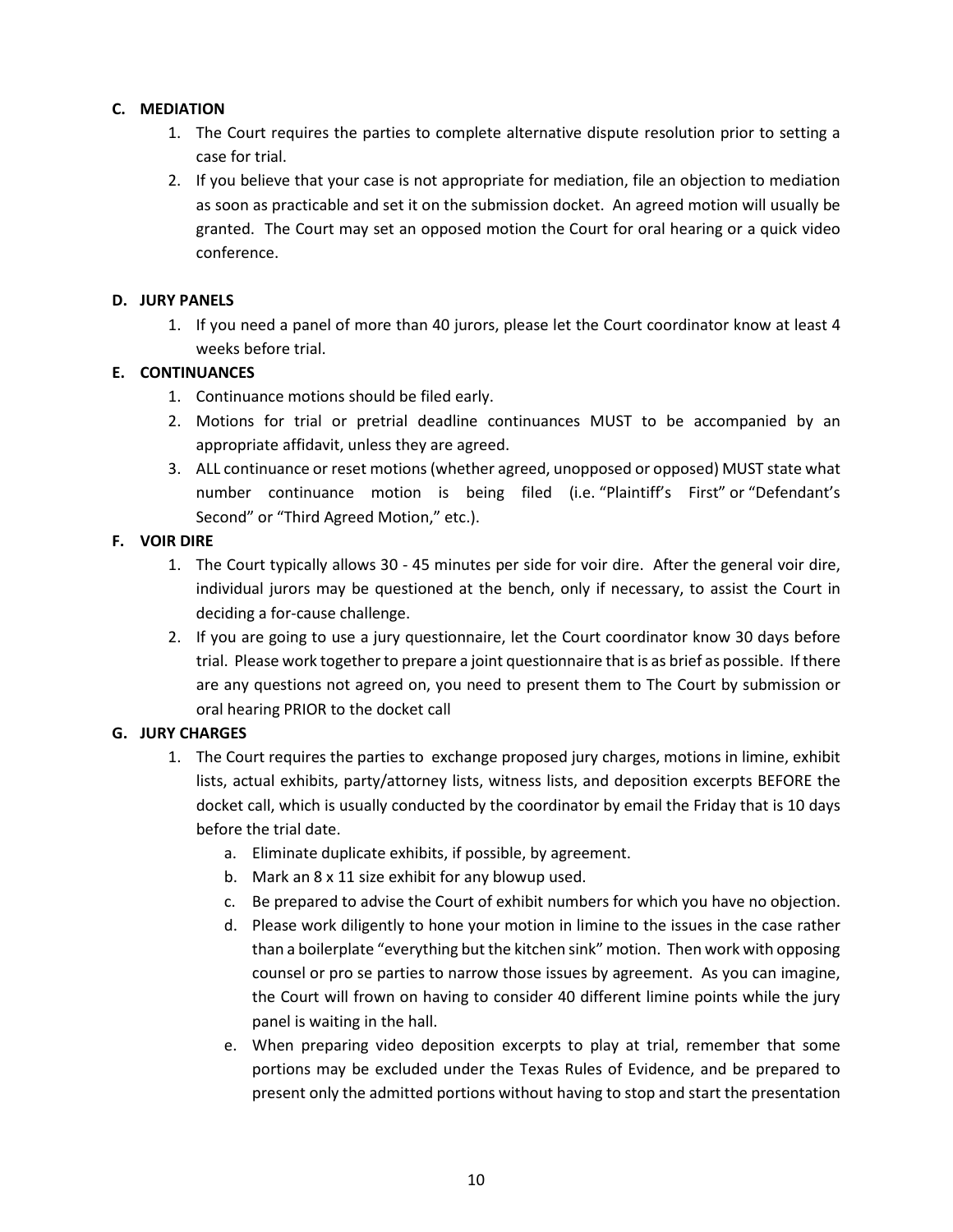repeatedly in front of the jury. This may mean being prepared to edit the video deposition quickly during the course of the trial.

## **H. DAUBERT MOTIONS**

1. All Daubert Motions (motions to exclude expert witness testimony) should be filed AND set for hearing WELL IN ADVANCE OF TRIAL (i.e. not on the eve of trial). The Court will NOT consider such motions filed after the deadline in the docket control order without a motion for leave demonstrating exceptionally good cause.

#### **I. DEPOSITIONS**

- 1. Provide page/line for any witness anticipated to testify by deposition PRIOR to the docket call.
- 2. Opposing counsel must promptly advise of any objections.
- 3. If objections remain, then the party seeking to exclude the testimony should file a motion to rule on the objections as soon as possible so that the Court can promptly rule on the objections prior to voir dire. Separately, if there are "form" objections in the deposition transcript that cannot be agreed upon, the party seeking to overrule the objection should file a motion for a ruling on these.

## **J. TIME FOR TRIAL**

1. Be prepared to advise The Court of a realistic amount of time necessary to present your case in chief and any lengthy cross-examinations.

## **K. COURT'S CHARGE**

- 1. Drafts of proposed jury charges should be exchanged PRIOR to the docket call date.
- 2. Once assigned trial, the parties should make arrangements with the Court coordinator to email their proposed charge to the Court in Microsoft Word format so that the Court may compile the Court's charge as the trial proceeds.

## **L. FINDINGS OF FACT/ CONCLUSION OF LAW**

1. In a non-jury trial, proposed Findings of Fact and Conclusions of Law MUST be filed prior to trial to enable the Court to follow along during trial. Courtesy copies should be filed via email to the Court coordinator in Microsoft Word format. These proposed findings and conclusions may, of course, be revised and filed subsequent to the trial as allowed by the Texas Rules of Civil Procedure.

#### **M. Jury Trials: General Information**

- 1. Voir dire begins as soon as the jury arrives. Testimony will begin the next day. The Court begins trial typically at 9am and ends at 4:30pm with an hour break for lunch.
- 2. The Court typically allows 45 minutes per side for voir dire. After the general voir dire, individual jurors may be questioned at the bench, only if necessary, to assist the Court in deciding a for-cause challenge.
- 3. If you are going to use a jury questionnaire, let the Court coordinator know 30 days before trial. Please work together to prepare a joint questionnaire that is as brief as possible. If